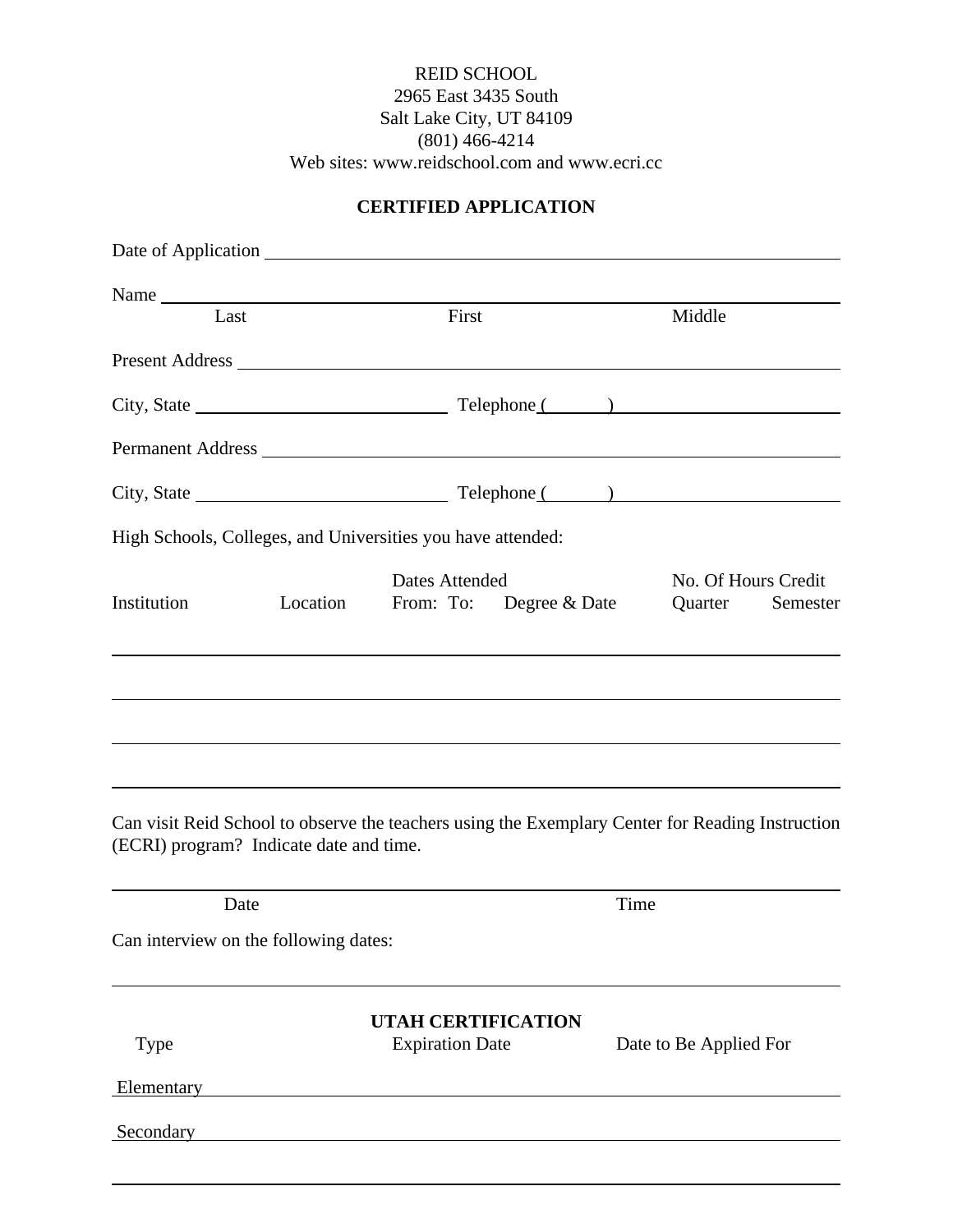|                                                                            | Quarter hours of credit beyond a Bachelor's degree and Utah certification (sem. hr. equals 1.5 qtr.<br>hrs.) $\qquad \qquad \qquad \text{U.S. Citizen}$ |
|----------------------------------------------------------------------------|---------------------------------------------------------------------------------------------------------------------------------------------------------|
|                                                                            | Months of continuous active U.S. military service _______________________________                                                                       |
|                                                                            |                                                                                                                                                         |
| contract to teach the full nine-month school year? Yes_________ No________ | Do you know of any circumstances at the present time that would prevent you from fulfilling your                                                        |
| Explain, if yes.                                                           |                                                                                                                                                         |

# **Elementary Grades (K-6)**

| Order of Preference                               | Special Training and Experience in:                    |                                                       |  |  |
|---------------------------------------------------|--------------------------------------------------------|-------------------------------------------------------|--|--|
| <b>PRE</b>                                        | Administration                                         | Science                                               |  |  |
| KIND                                              | Art                                                    | Soc. Studies                                          |  |  |
| 1st                                               | Audio Visual                                           | Spec. Ed                                              |  |  |
| 2nd                                               |                                                        |                                                       |  |  |
| 3rd                                               | Foreign Lang.                                          |                                                       |  |  |
| 4th                                               | (Specify)                                              | <u> 1989 - Johann Barbara, martin a</u> bhaile ann an |  |  |
| 5th<br><u> Albanya (Albanya)</u>                  | Lang. Arts $\qquad \qquad$                             |                                                       |  |  |
| 6th<br><u> Louis Communication (Communication</u> | Math<br><u> The Communication of the Communication</u> | Type of School:                                       |  |  |
|                                                   | Music (Vocal)                                          | Self Contained                                        |  |  |
| Spec. Ed. Specify                                 | Music Instrument                                       |                                                       |  |  |
|                                                   | (Specify)                                              | Team Teaching ______________                          |  |  |
| Inst. Music                                       | Phys. Ed.                                              |                                                       |  |  |
| Inst. Media                                       | Piano                                                  |                                                       |  |  |
|                                                   | (Years Training)                                       |                                                       |  |  |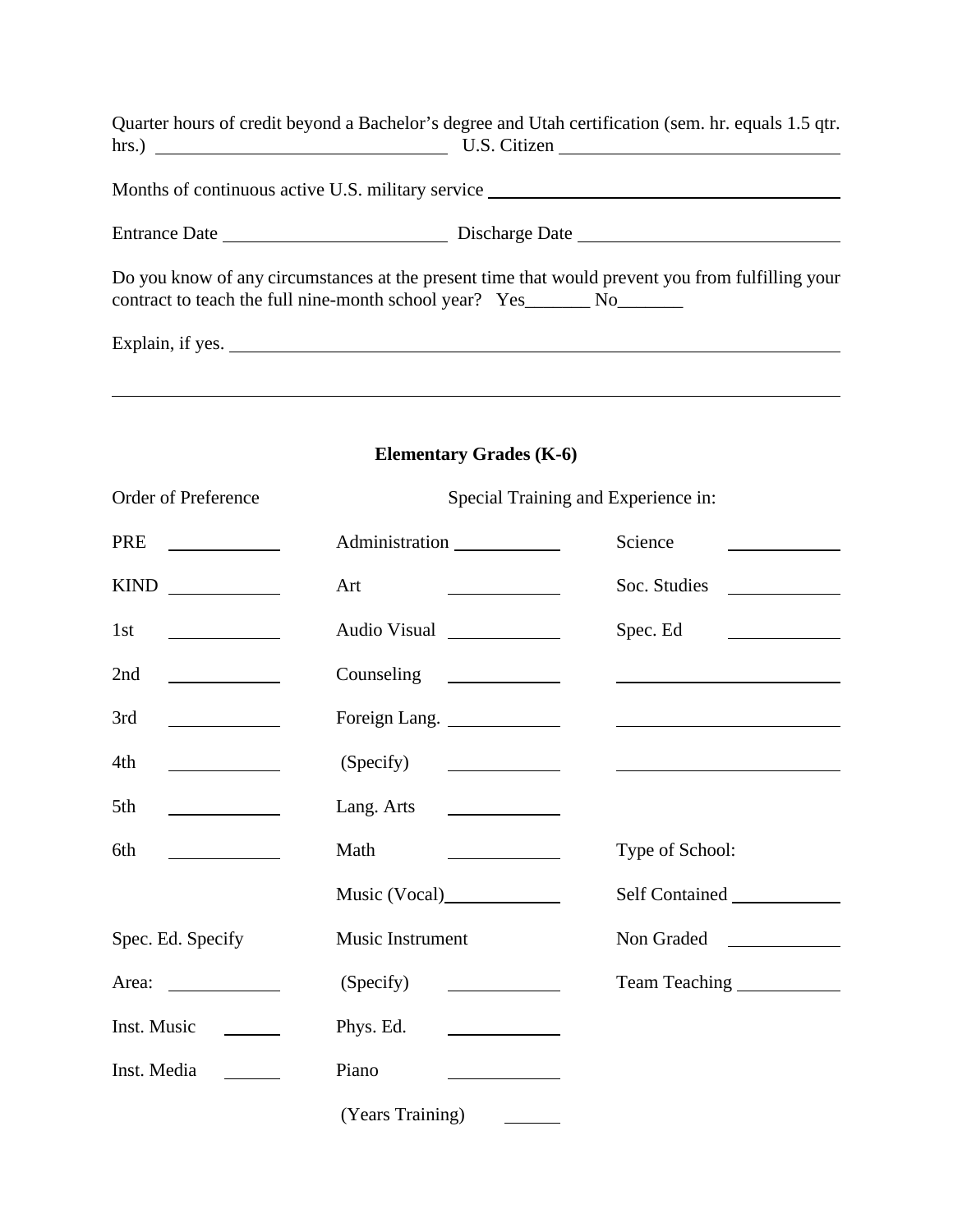### **Secondary Grades (7-12)**

| Could Teach Leaders and the could Teach Leaders and the could Teach Leaders and the could Teach Leaders and the could be a state of the could be a state of the could be a state of the could be a state of the could be a sta                  |          |              |
|-------------------------------------------------------------------------------------------------------------------------------------------------------------------------------------------------------------------------------------------------|----------|--------------|
|                                                                                                                                                                                                                                                 |          |              |
| Prefer:                                                                                                                                                                                                                                         |          |              |
| Special interest and abilities (coaching, publications, extra-curricular, etc.) ___________________                                                                                                                                             |          |              |
| From which placement bureau may we obtain your credentials or placement file?                                                                                                                                                                   |          |              |
| Experienced teachers list three references not in your placement file. In experienced teachers list your<br>cooperating teacher and college supervisor of student teaching and other persons who would know<br>about your teaching proficiency. |          |              |
| Name                                                                                                                                                                                                                                            | Position |              |
| <b>Street Address</b>                                                                                                                                                                                                                           | City     | <b>State</b> |
| Name                                                                                                                                                                                                                                            | Position |              |
| <b>Street Address</b>                                                                                                                                                                                                                           | City     | <b>State</b> |
| Name                                                                                                                                                                                                                                            | Position |              |
| <b>Street Address</b>                                                                                                                                                                                                                           | City     | <b>State</b> |

Please Note: If employed, candidate must provide an official transcript of university credits and qualify for and present an official Utah Teaching Certificate.